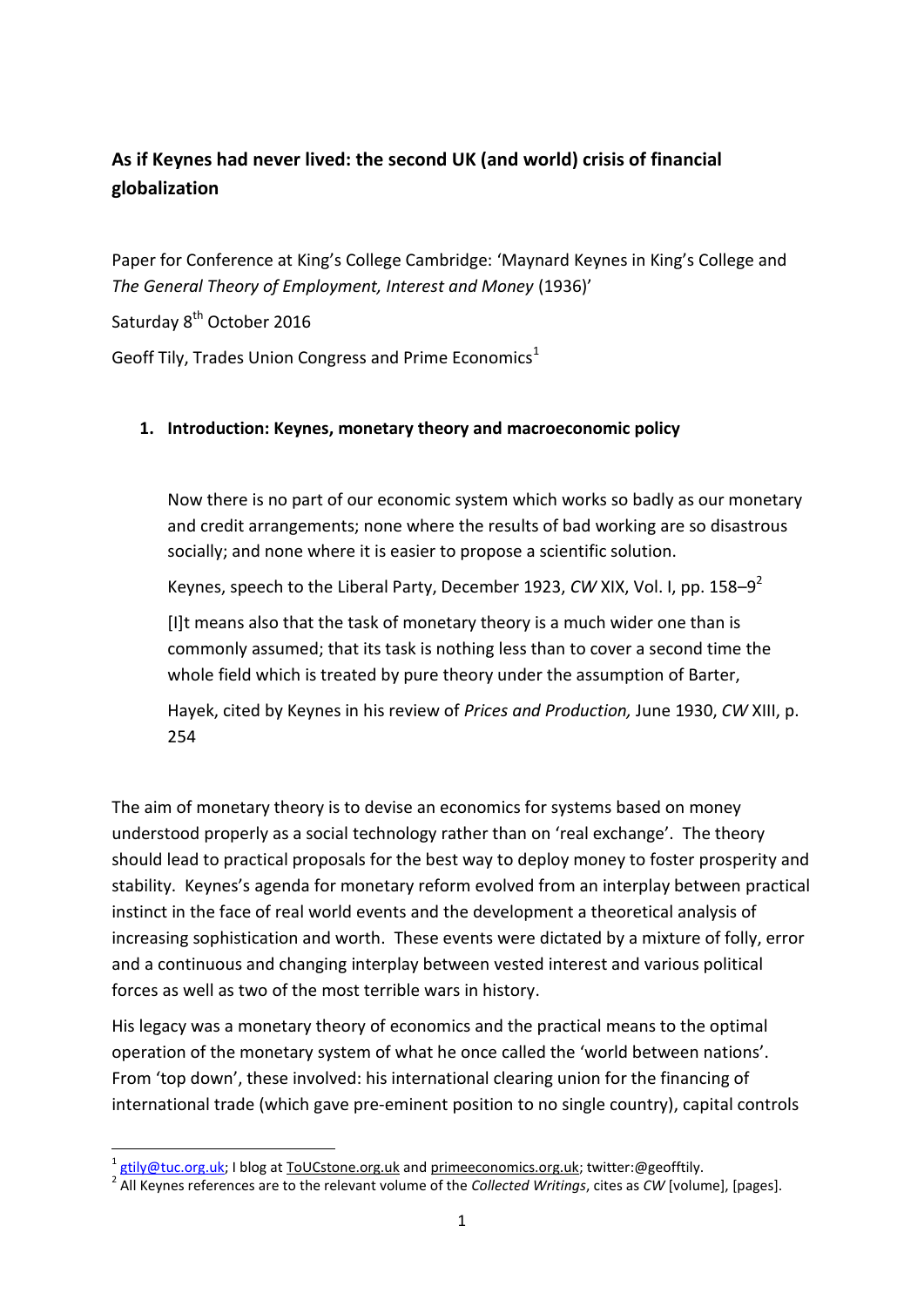on the movement of wealth, supporting an international development bank, a changed approach to government debt management and central bank policy towards the banking system, new arrangements for the financing of public expenditure, introducing a macroeconomic dimension to the annual budget process, based on the national accounts framework that accorded with his theoretical analysis and that in great part he had devised.

The guiding principle for most of these processes was ensuring a plentiful supply of money at permanently low rates of interest. Fundamentally, according to the *General Theory of Employment, Interest and Money*, cheap money supported high and stable fixed capital investment demand on the part of the private sector and therefore means high output and employment. The same systems supported a significantly enhanced role for the state. In his 1933 essay, 'National Self-Sufficiency', Keynes argued that economic activity should be based primarily on internal /domestic demand, with external demand/trade complementary but in second place. Today the same essay offers an approach to economics and economic activity that might be compatible with the needs of the environment.

Keynes saw his contribution to economics originating with his Cambridge mentor, Alfred Marshall, who had developed a rudimentary analysis of credit and contributed to debates on international finance (notably the bimetallic debate at the end of the nineteenth century). Keynes's own economic work began with official debates around the Indian exchange and financial system and then the financial management of the First World War.

He was concerned throughout with both public and private activity, but towards the end of his life became worried by others' excessive emphasis on the state. In his 1944 speech to the House of Lords on the Bretton Woods Agreement, he emphasised that the proposals were "an attempt to use what we have learnt from modern experience and modern analysis, not to defeat, but to implement the wisdom of Adam Smith' (18 December 1945, *CW* XXIV, p. 621). His system did not set 'market' against 'state', but cut across this common characterisation of right and left. Instead his proposals amounted to the repositioning of finance under public rather than private authority, and an inherent rebalancing of (class) interests away from finance and towards industry and labour. More generally – and fundamentally – class interest and hence conflict is a reality.

His impact on events had begun in 1931, when Britain came off the gold standard. For the remaining 15 years of his life, his influence on the world was immense.

The *structure* of the paper follows the prescription of the conference organisers. A theoretical framework to explain outcomes is set out in section 3, though inevitably in very condensed form. The key post-war policy steps and outcomes are outlined in section 4; policy over the last 30 years is addressed in section 5. Charts of key economic variables are included in the annex.

Ahead of this the events from 1931 that Keynes directly influenced are briefly sketched as integral to understanding post-war developments. Throughout the paper the emphasis is on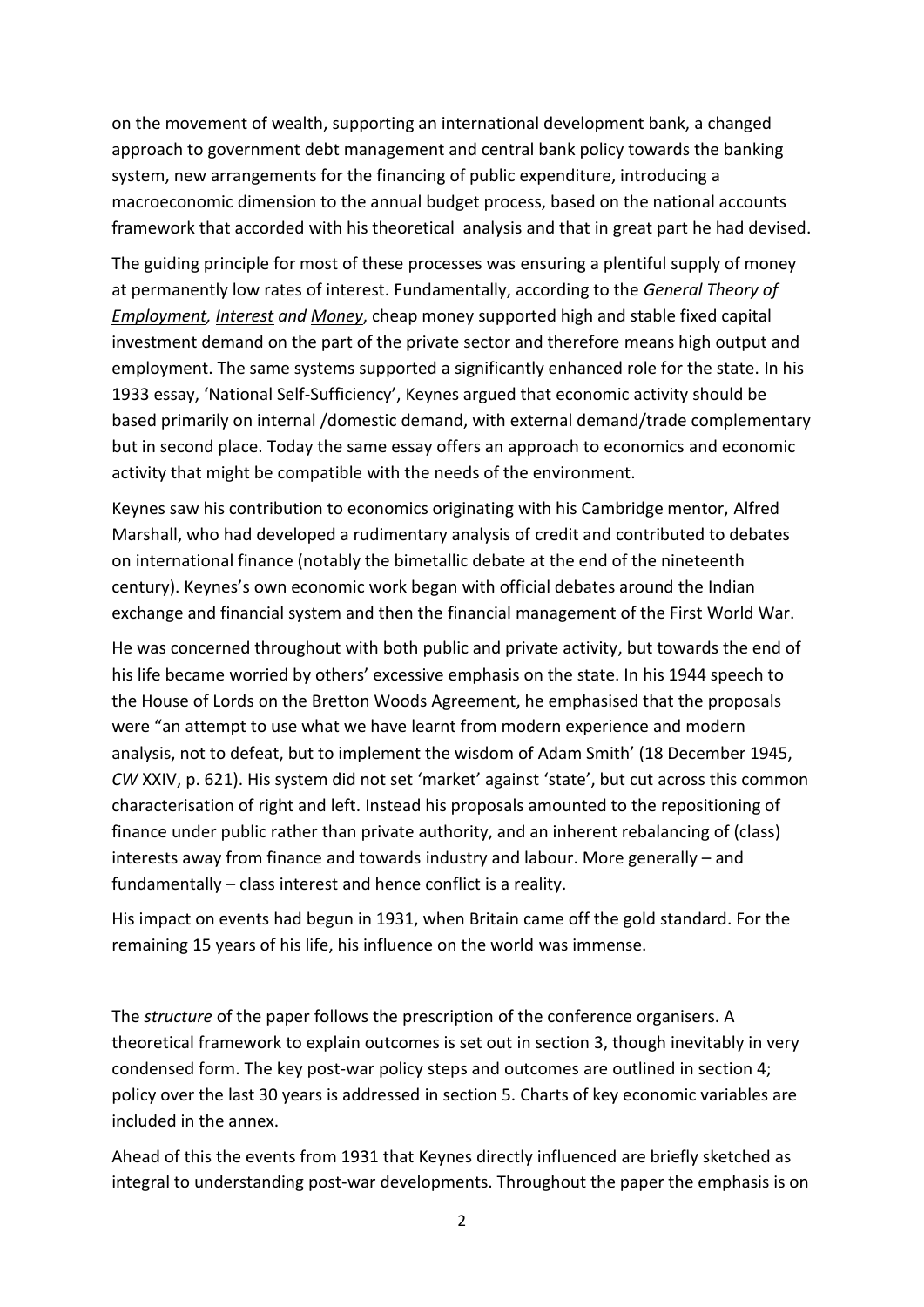monetary policy. As I argue in my *Keynes Betrayed*, Keynes was primarily concerned with the prevention of crisis through monetary reform; the use of fiscal policy in the event of crisis was a secondary consideration. Likewise, some international context is unavoidable, given monetary policies are inherently global in institutional terms and practical effect.

In section 6, the current situation is addressed through the contrasting fortunes of finance in the wake of the globalization of the last 40 years and the globalization of the inter-war period. The final section argues that the approach of the mainstream economics profession has meant that society is in a far worse position to confront the present crisis than it was in the wake of the great depression.

My fundamental point is that the Keynes that survived into the literature and so into 'conventional wisdom' is wholly different from the reality of his life's work. As a result the authorities greatly misunderstand the nature of the ongoing crisis and are oblivious to the possibilities for its resolution. Tragically the economics profession is actively resisting any review of Keynes's work. For as long as they continue to do so, they will have no adequate answer to the newly emerging and disturbing (but unsurprising) political forces that they so abhor.

### **2. Revolution: the domestication of finance, 1931-1945**

Britain left gold on 21 September 1931 and a repositioning of finance to public from private authority began. Already in the Report of the 1929-1931 Macmillan Inquiry (drafted by Keynes), there had been a statement of intent.<sup>3</sup>

[In] the case of our financial, as in the case of our political and social, institutions we may well have reached the stage when an era of conscious and deliberate management must succeed the era of undirected natural evolution.

Report of the Committee on Finance & Industry, Cmd 3897, June 1931, p. 5, para 9

Keynes was well positioned given this official work and his earlier outspoken opposition to the restoration of gold: he was immediately asked by a senior HM Treasury official (Leith-Ross) to advise on new arrangements. The announcement in the April 1932 Budget of the 'Exchange Equalisation Account' institutionalised the currency management proposals that he first set out in *A Tract on Monetary Reform* (1923). Under this arrangement the sterling exchange rate was managed by central bank intervention in the foreign exchange markets rather than by manipulation of the discount rate (henceforth 'Bank rate').

With monetary policy freed from external constraint, Bank rate was quickly cut to 2 per cent where it remained unchanged until 1951. In June 1932 the conversion operation reduced

 $3$  The Macmillan Inquiry on Finance and Industry was set up by the 1929 Labour government under pressure from the Trade Unions. It included representation from across society: academia, trade unions, industry, charities, banking and government.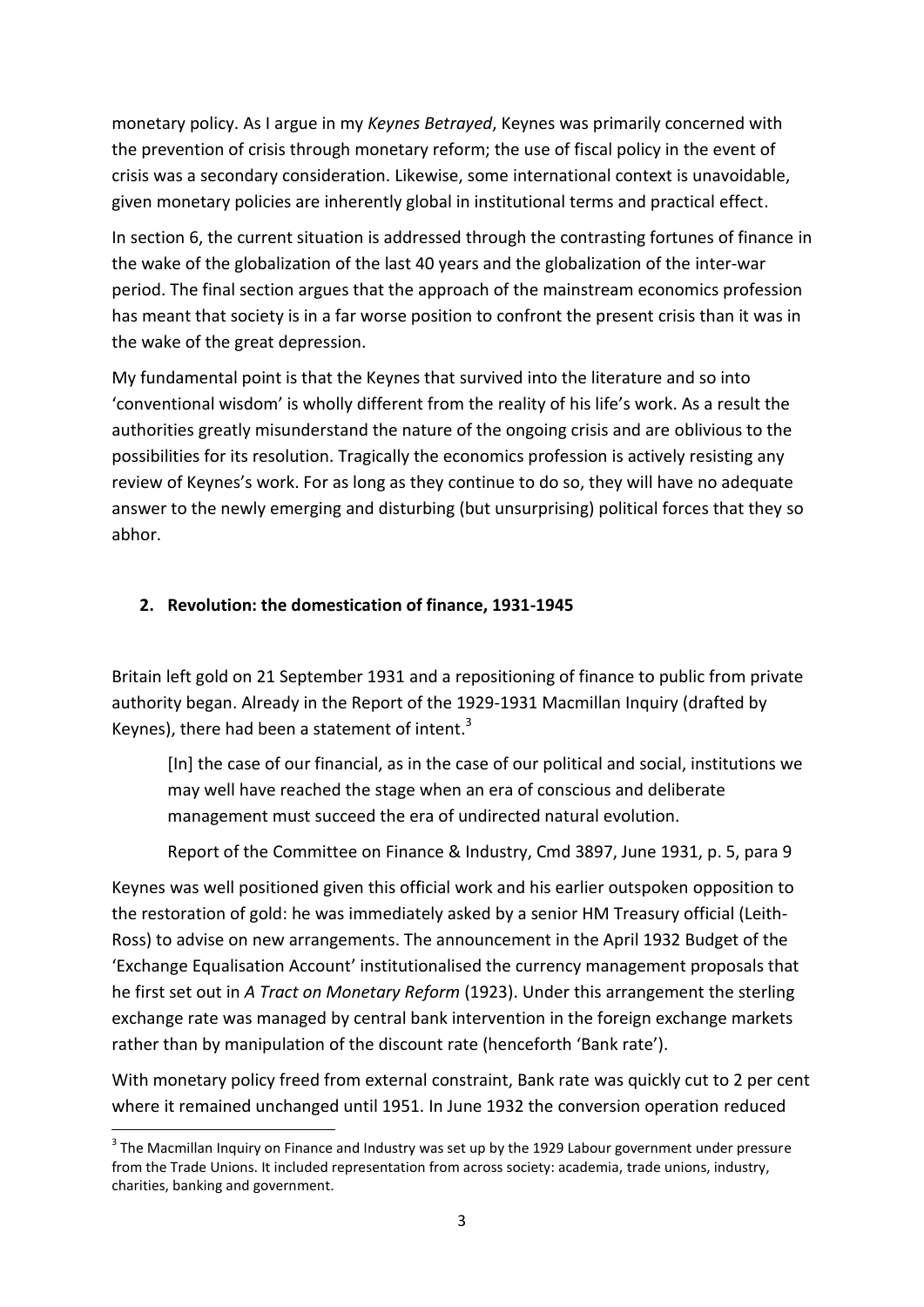interest on the 1917 War loan to 3 ½ per cent from 5 per cent, and marked the start of direct action on the long-term rate. $4$  It was supported by an embargo on overseas loans  $$ i.e. capital control.

From 1934 fiscal policy was also on a material expansionary setting. Government consumption and investment expenditures expanded by 4 per cent in 1934 and 10 per cent in 1935, ahead of rearmament beginning in earnest in 1936.

Over the next years the global gold standard collapsed. Much of the British Empire had followed Britain's lead. The most decisive moment came when Roosevelt took the US off gold and rejected the World Economic Conference's attempt at restoration, often wrongly and misleadingly portrayed as an ignorant or regressive action. The final episode comes with Leon Blum's *Front Populaire* taking France off gold, adopting currency management and nationalising the Banque de France – bastion of hereditary privilege and power. The UK and US provided exchange support to France under the 'tripartite agreement' of 1936, which was quickly extended to other countries. In the meantime Roosevelt had wrested control of the Federal Reserve from financial interest, implemented banking reforms of a radical character, was pursuing cheap money even more vigorously than in the UK, and was implementing an unprecedentedly large-scale fiscal stimulus through the 'New Deal'.

While the 1930s are portrayed as a dark age of nationalism and protectionism, the developments in international finance were radical and progressive and permitted the world economy to begin decisively to recover from the great depression. Hjalmar Horace Greeley Schacht – head of the Reichsbank in the 1920s and then economic policy supremo in Nazi Germany – refused to engage. Germany *was* on a regressive course, fiscal expansion notwithstanding.

Permitted by Churchill a near free reign in the Treasury, Keynes dictated the financial conduct of the UK's Second World War. At the April/May 1945 National Debt Enquiry (NDE) he set out proposals for post-war debt management and monetary policies. These were based on the processes that had operated successfully to hold the long-term rate 3 per cent throughout the War, not least the 'tap issue' and 'Treasury deposit receipts' (discussed below). The formal report of the NDE was written by the most senior official in the Treasury.

In his 1940 *How to Pay for the War (CW IX*, 367-439*)*, Keynes had proposed a deferred tax scheme to contain inflationary pressures as war spending increased. This led to the official preparation of National Accounts and brought the macroeconomic dimension to the annual HM Treasury budget process that continues today. He devised his clearing union (urged on by Roosevelt) as a means to financing international trade, underpinned by a new (notional) international money of account ('bancor'). This scheme for a global financial architecture that gave preferential position to no country was published as a UK government White

**<sup>.</sup>** 4 <http://hansard.millbanksystems.com/commons/1932/jun/30/me-chamberlains-statement>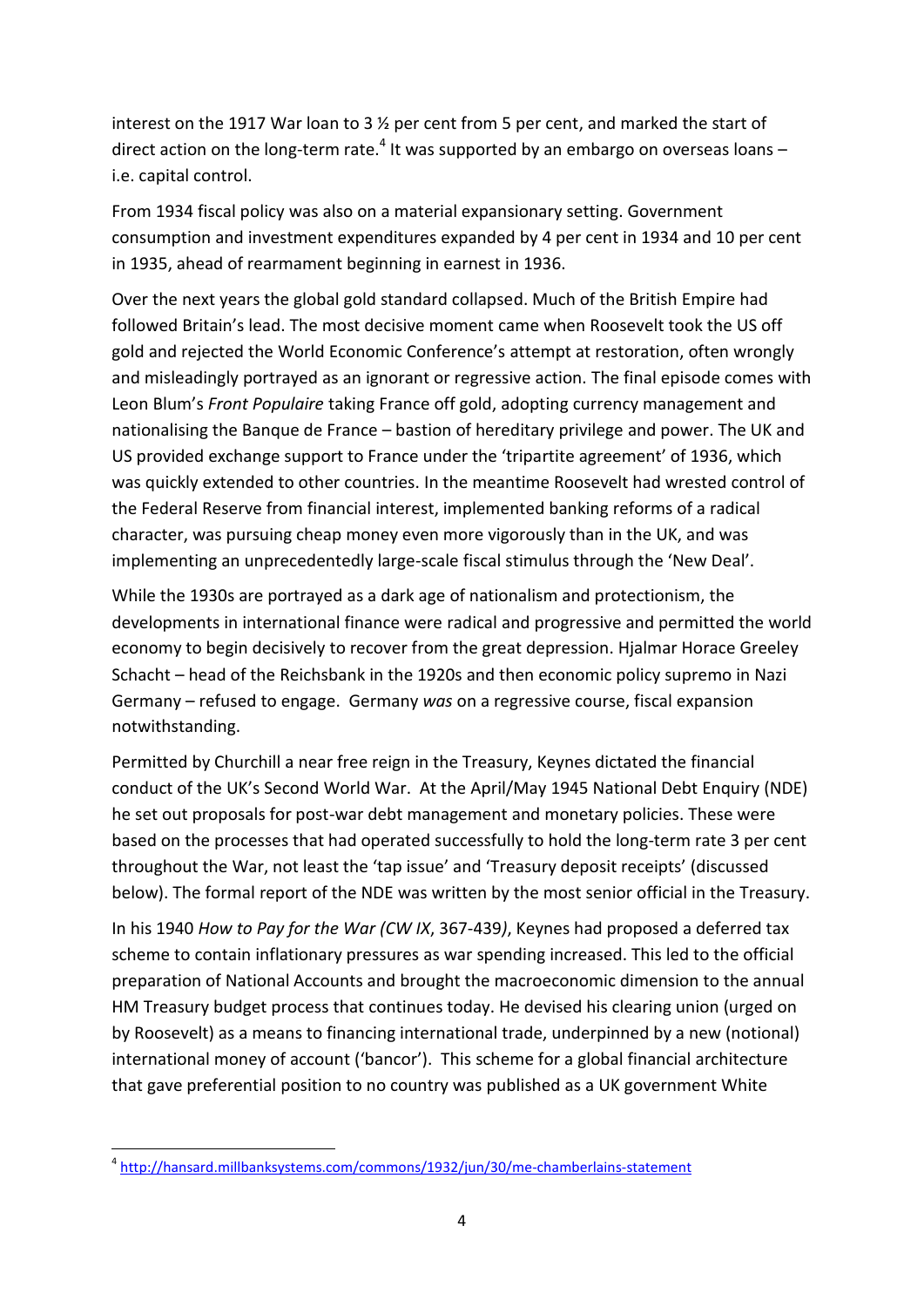Paper. For an all-too-brief moment, Keynes was the dominant force in UK economic policymaking.

# **3. Theoretical framework**

When Keynes wrote his *General Theory* he was (unsurprisingly given the timing, though perhaps unconsciously) preoccupied with refuting the totalitarian response to the great depression. Every practical work of economics must inevitably be so constrained, and reflects (usually unspoken) strategic decisions about how best to present arguments in a specific political and economic context. His target was academic economics thinking and professional economists. Explaining the surprising decision to devote little space to the cause of the great depression, he was concerned to show that the market approach to economic activity was not inherently flawed but had been failed by economic thinking. Given correct thinking and revised policy and institutional arrangements, high unemployment and severe instability should not be the norm. The macroeconomic system was not inherently flawed.

The specific failure of thinking was to ignore the monetary nature of economic activity. His *Treatise of Money* (1930) has been his first full attempt at such a theory and included a formal and highly regarded (still) analysis of the nature of credit and money; this followed his earlier practical efforts – *Indian Currency and Finance* (1913) and *A Tract on Monetary Reform* (1923). The *General Theory* then reflected a fundamental insight that the key action in a monetary economy was around the rate of interest. In *The Listener* magazine of 21 November 1934, just over a year before the publication of the *General Theory*, he wrote:

There is, I am convinced, a fatal flaw in that part of the orthodox reasoning which deals with the theory of what determines the level of effective demand and the volume of aggregate employment; the flaw being largely due to the failure of the classical doctrine to develop a satisfactory theory of the rate of interest. (*CW* XIII, p. 489)

Keynes deconstructed the classical doctrine, and instead based the *General Theory* on three 'psychological propensities':

- liquidity preference;
- marginal efficiency of capital; and
- marginal propensity to consume.

Diagrammatically the single system of the conventional theory is split into separate but related theories of interest and investment, akin to two models of supply and demand.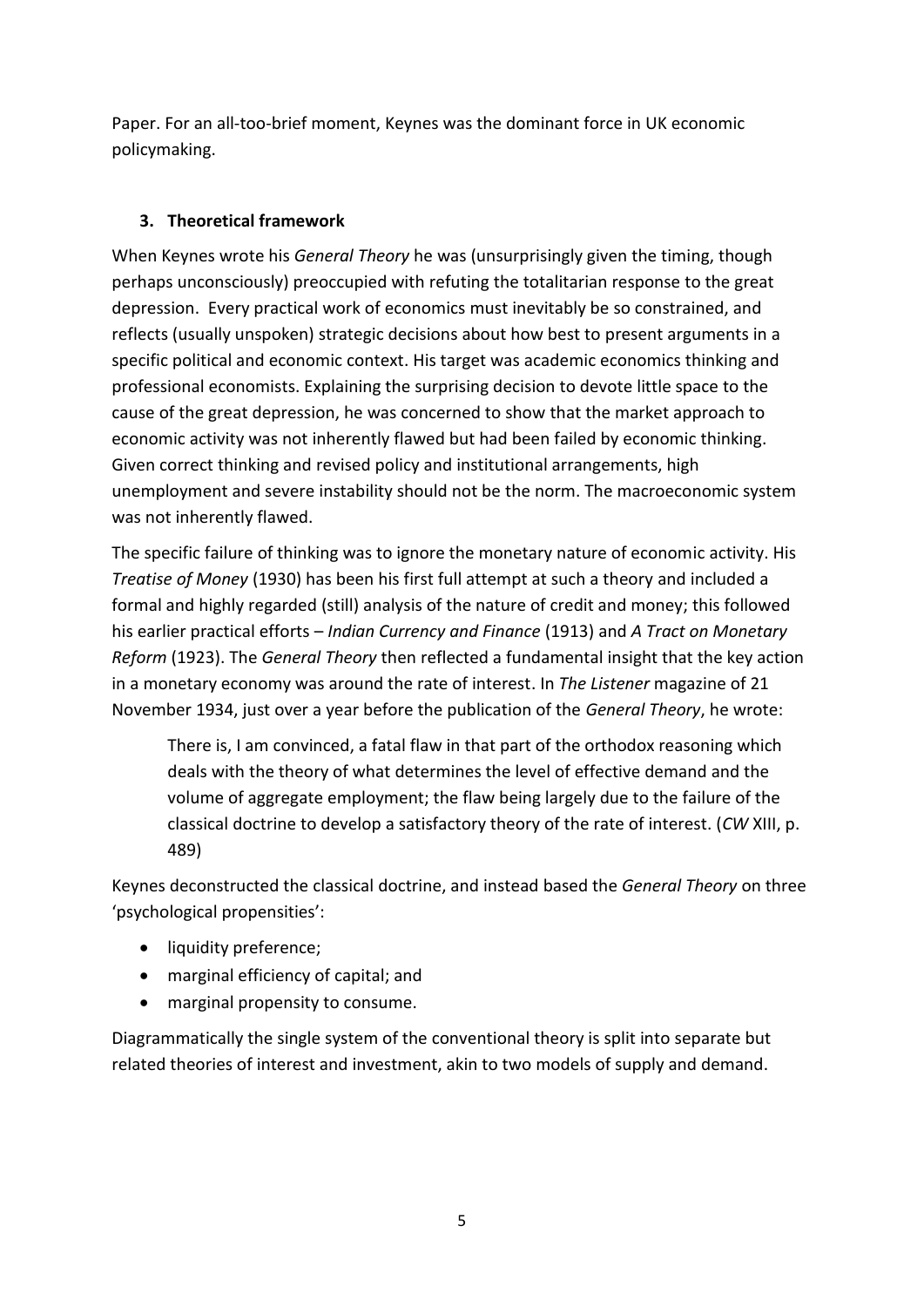



According to the *General Theory* the rate of interest was not a real but a monetary phenomenon, arising from a theory of money as a store of value. The relevant considerations were the state of liquidity preference and the supply of liquid instruments in which *wealth* (a stock not a flow) could be held. The long-term rate of interest was set according to the schedule of liquidity preference (LP) and the supply of money.<sup>5</sup>

The liquidity preference schedule was based on investors' expectations of the rate of interest into the future, which Keynes understood as being subject to uncertainty rather than risk (Chick, 1983, Chapter 10, gives a full account). His theory explained how policymakers could manipulate expectations – and hence shift the schedule of liquidity preference – using debt-management policy to set rates of interest across the spectrum.

This is not the place for a full discussion, but the basic principle is very straightforward. If the government chooses to set the quantity of various debt instruments, the public sets the price. The conventional preference is for all public borrowing to be on long-term instruments, which Keynes referred to as the 'funding complex'. But the government can set the price if it allows the public to set quantity. From 1941, under the 'tap issue' process, the government offered debt instruments according to the maturities that the public preferred to hold (Tily, 2010, chapter 7, contains a fuller discussion). The procedure also meant accommodating the public's preference for short-term instruments (or the 'floating debt'), i.e. Treasury bills, the relevant supply of money in this application of the theory of liquidity preference. The Treasury also devised Treasury deposit receipts (TDRs) as an extension to

<sup>&</sup>lt;sup>5</sup> The latter needs very careful analysis, bearing in mind especially the distinction between money as a means of exchange and money as a store of value. As Chick (1983) has emphasised, store of value considerations come into effect after, and are generally analytically distinct from, means of exchange – and hence creditcreation – considerations. The emphasis In the *General Theory* was on former, with the latter taken for granted (see the Preface, *CW* VII, p. xxii). Those (even some post-Keynesians) that argue the *General Theory* neglects credit have done incalculable harm to the restoration of his ideas.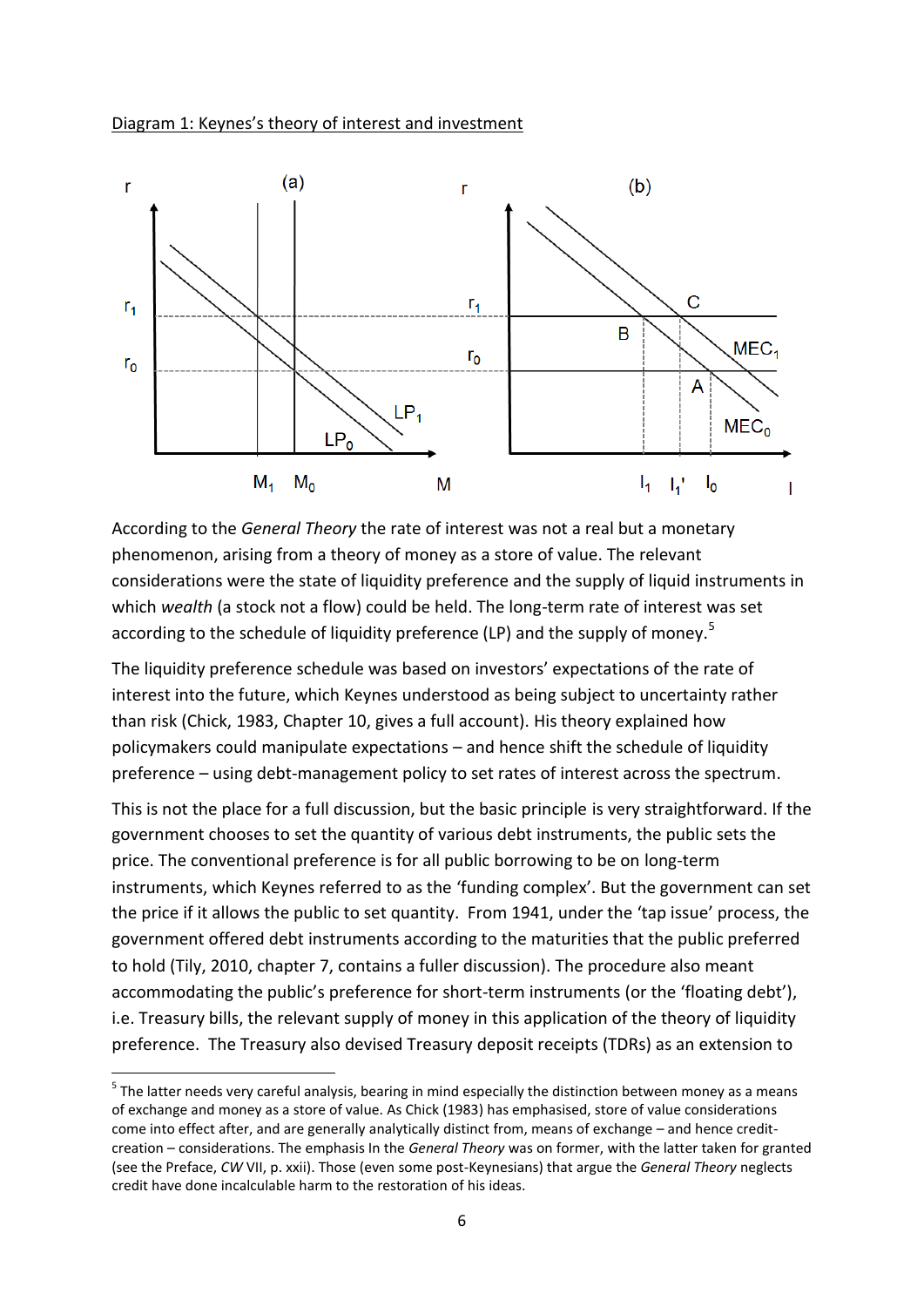the floating debt: these offered a marginally higher rate of interest at a longer maturity (six months), but were not discountable at the central bank and so broke the potentially inflationary link between private credit creation and the floating debt.

The potential control of the long-term rate of interest on government borrowing, and hence of the wider condition of interest (given normal margins for risk), was the essential monetary conclusion of the *General Theory*. The theory was vindicated by its success in practice.

Under Keynes's theory of investment, the amount of investment carried out by firms then depends on the marginal efficiency of capital (MEC) schedule and the rate of interest that the same firms face in capital markets. The MEC schedule reflects entrepreneurs' expectation of the rates of return on undertaking capital expenditure.<sup>6</sup> At the start of any period, firms assess the likely returns on various amounts of capital expenditure and will implement investment according to the interaction between this assessment (their MEC schedule) and the rate of interest. As with market expectations of the future rate of interest, the yield on investment is uncertain:

The considerations upon which expectations of prospective yields are based are partly existing facts which we can assume to be known more or less for certain, and partly future events which can only be forecasted with more or less confidence. (*CW*  VII, p. 147)

The aggregate MEC schedule is hence dependent on the state of expectation about the future and shifts following changes in that state. 'Animal spirits' then reflected Keynes's further insight that firms' estimates of the yields of investment will periodically be subject to either excessive optimism or excessive pessimism.

The theory leads to a unique outcome: the MEC is a demand schedule for investment that is set against a (notional) endogenous supply of funds at 'the' rate of interest (Diagram 1, b).<sup>7</sup> In both the *General Theory* as well as the mainstream theory, a lower rate of interest (normally) means a higher level of investment.

As is well known, aggregate demand then depends on the marginal propensity to consume (mpc). The follows through the multiplier relation, with variables obviously defined:

 $\Delta Y = 1 / (1 - c) \Delta I$ 

While the conditions of supply might affect outcomes, normally output and employment follow from demand.

**<sup>.</sup>**  $6\,$  "More precisely, I define the marginal efficiency of capital as being equal to that rate of discount which would make the present value of the series of annuities given by the returns expected from the capital-asset during its life just equal to its supply price" (*CW* VII, p. 135).

 $<sup>7</sup>$  In effect there is an exogenous supply of money as a store of value and a notional endogenous supply of</sup> money as a means of exchange. Note that while the latter situation is the norm, it does not hold under all conditions, as present events indicate.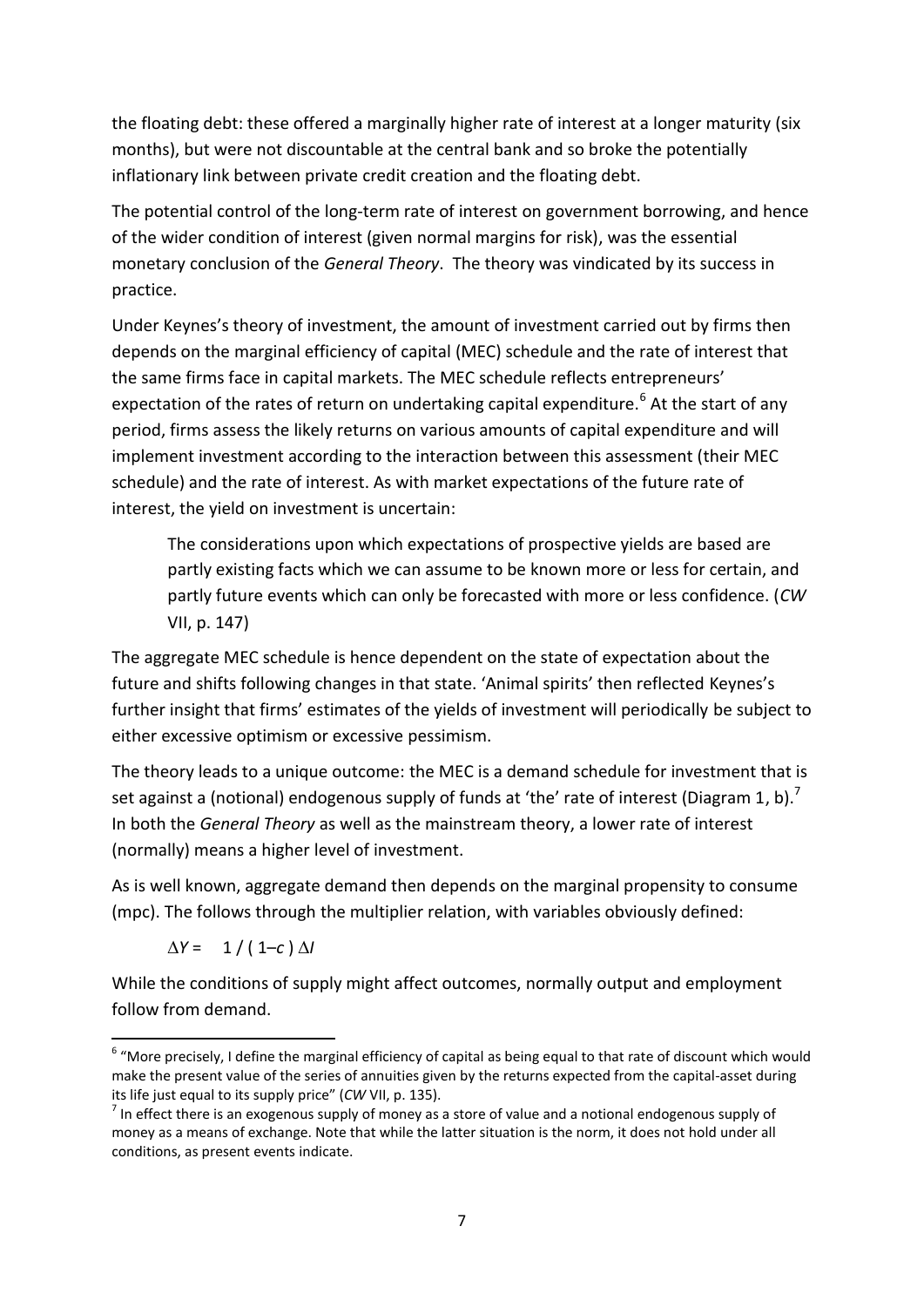The long-term rate of interest is therefore critical to economic outcomes through private investment (government does not feature in this central part of his theory). Chart 1 shows an assessment of the underlying condition of (real) interest for corporates and government throughout the past century.<sup>8</sup> These are US figures, but the corporate rate is likely to underpin the rate of interest for the private sector throughout the world.





My central contention is that for the quarter of a century after the war the prosperity of the global economy (the 'golden age') was underpinned by cheap money. On diagram 1, conditions corresponded to point A. Under financial globalization, dear money was restored and the global economy shifted first to B, a brutal slump, and then to C, unsustainable excess. The excess began to unravel from 1998, but the most seismic events came after the financial crisis of 2007.

#### **4. Compromise: post-war 'bastard golden age'<sup>9</sup>**

 $^8$  Interest rate data are not readily available for many countries: the US is the exception, with long-run figures available from the Federal Reserve website, which are supplemented with Sidney Homer's *A History of Interest Rates*. Government figures are based on Treasury 10 -year bonds and corporate on BAA corporate bonds. The GDP deflator is used for price adjustment, with Bureau of Economic Analysis figures supplemented with historical information from Friedman's monetary history.

<sup>&</sup>lt;sup>9</sup> Richard Kahn's phrase: 'The possibility of a Bastard Golden Age turns on the absence of any progressive tendency towards the easing of the state of finance, and, more particularly, towards a lowering of rates of interest and of yields on ordinary shares' (Kahn, 1972, p. 201).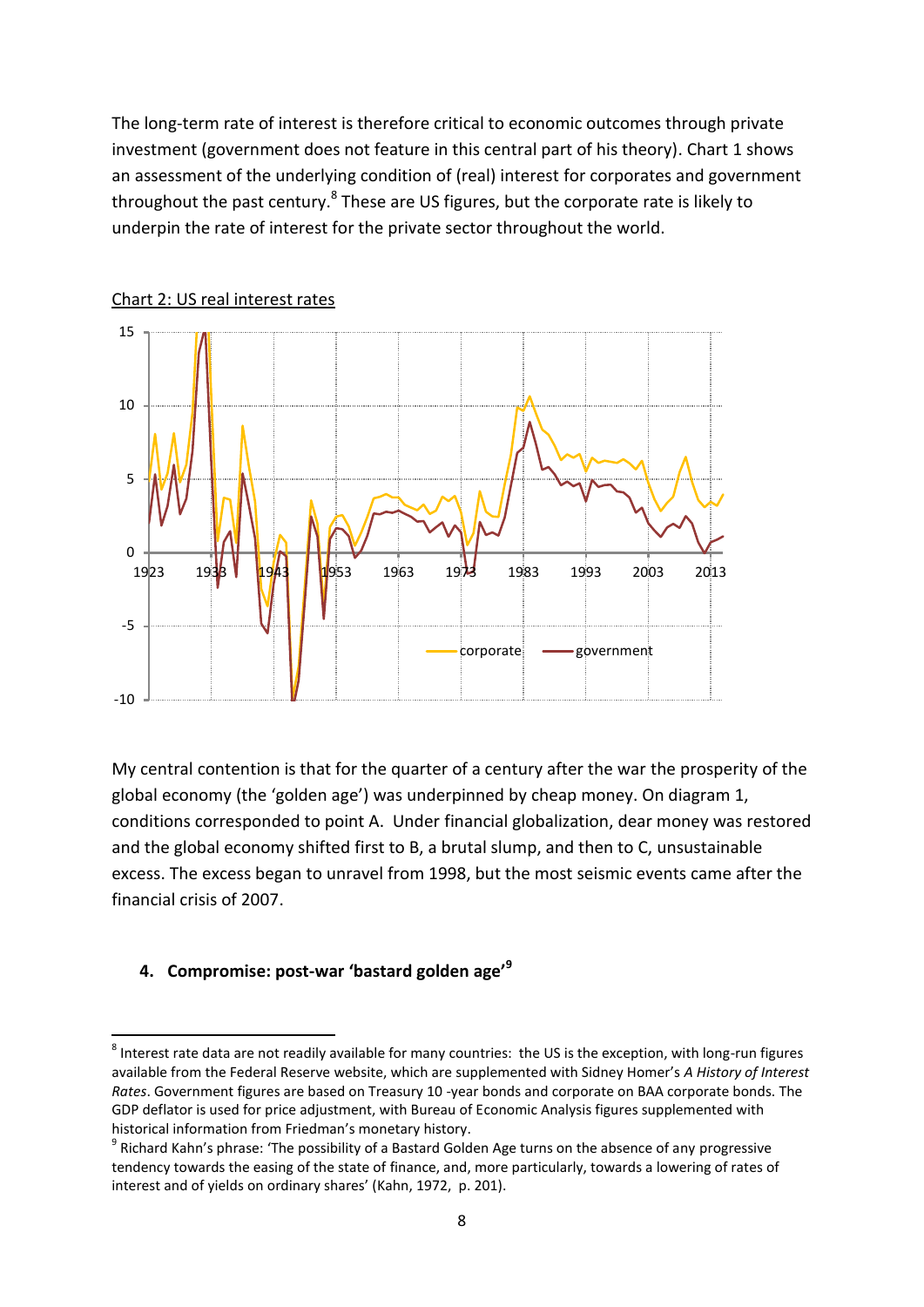The post-war Labour government set out with monetary and debt management policy faithful to Keynes's approach: initially Chancellor Hugh Dalton pursued the recommendations of the NDE. The 1946 nationalisation of the Bank of England reflected the formal repositioning of finance under public authority – as 'servant not master' in Labour's language.

However the pace of reduction of the long-term rate of interest was forced, and both TDRs and the tap issue process were discontinued. As a result, Labour lost the full control of the long rate that had been achieved in the Second World War. The Governor (Cobbold) used inflationary pressures resulting from the Korean War to agitate for a renewal of Bank rate policy, and refused to use quantitative controls on bank credit. Faithful to Keynes's doctrine, Labour used fiscal rather than monetary policy to restrain demand and paid the ultimate price of electoral defeat at the October 1951 General Election.

Under the Conservatives, conventional monetary policy through Bank rate was restored. This followed the US leading the way with the Treasury–Federal Reserve Accord of March 1951. The Keynes position was reversed: through to 1974 fiscal policy was repeatedly used to counter contractionary pressures from monetary policy. The monetary conservatism was continued under the next Labour government, notably with Harold Wilson's refusal to devalue.

Exchange rate crises were a constant theme, and followed an international arrangement at odds with Keynes's ideas. His clearing union scheme was rejected; rather than a system that favoured no single country, under the Bretton Woods Agreement, and shortly afterwards through the conditions for Marshall Aid, the US were able to call the shots.

The assessment must be negative on the basis of Keynes's explicit practical intentions and initiatives. Nonetheless policy operated so that aggregate demand was unprecedentedly vigorous. The average UK unemployment rate between 1947 and 1975 was just over 2 per cent. On the basis of the *General Theory*, this was above all a result of the cheap money that prevailed. This was likely a global factor, facilitated by capital control (the saving grace of the international architecture). A higher level of government spending was obviously also important, facilitated in part by the strength of private activity (government debt fell by an average of 7 per cent of GDP each year) $^{10}$ . The Table below extracted from the Office for National Statistics shows the average annual growth of capital expenditure (GFCF) was more outstanding figure than government expenditure (GGFCE), not least relative to later experience.

 $10$  Chick, Pettifor and Tily (2010), Table 3I.4.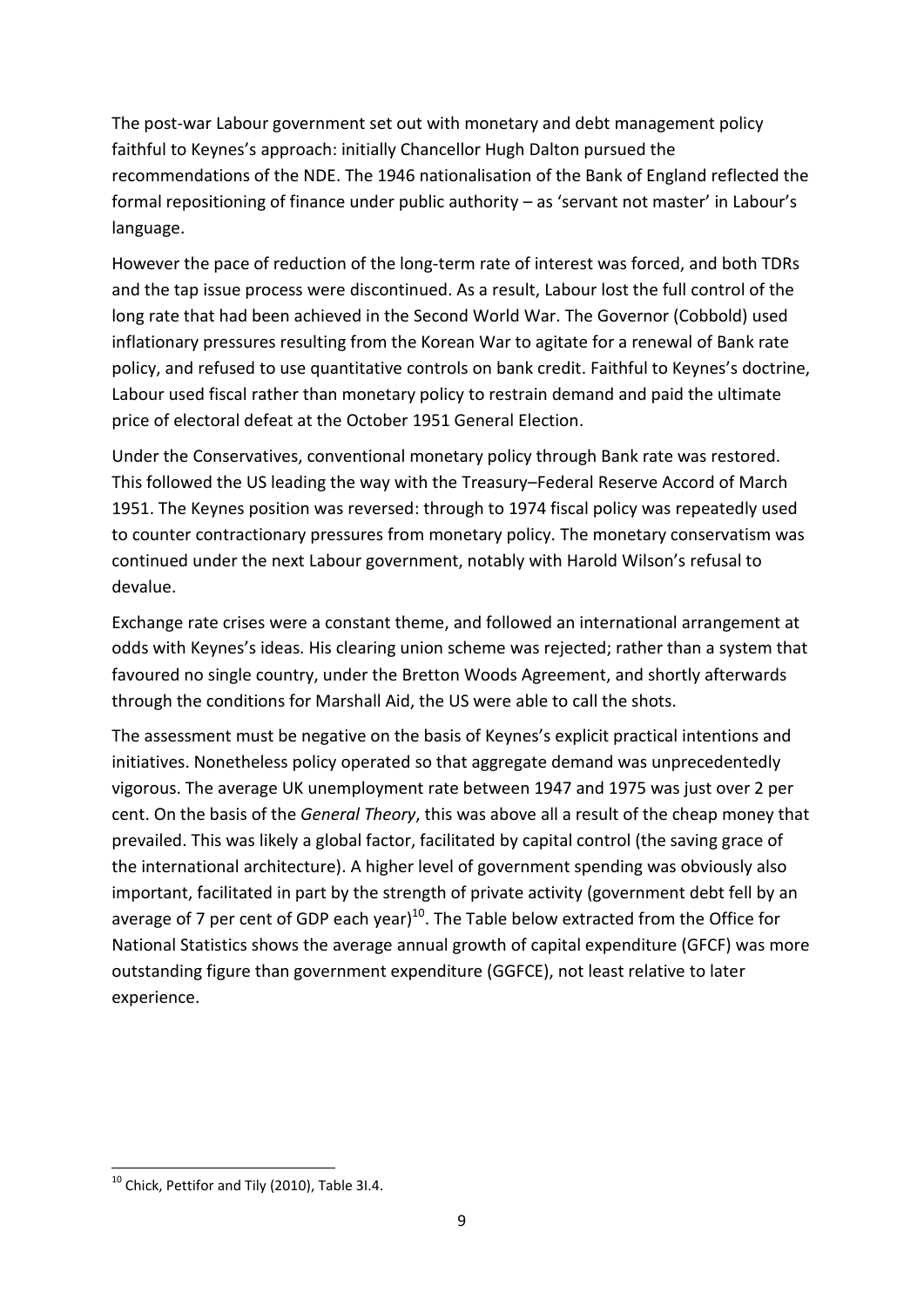|         | household | investment | government | exports | imports | <b>GDP</b> |
|---------|-----------|------------|------------|---------|---------|------------|
| 1950-59 | 2.2       | 8.9        | 1.3        | 2.2     | 3.1     | 2.8        |
| 1960-69 | 2.2       | 4.9        | 2.2        | 4.5     | 3.7     | 2.8        |
| 1970-79 | 2.4       | 1.7        | 2.3        | 4.7     | 4.0     | 2.3        |
| 1980-89 | 3.6       | 4.4        | 0.6        | 3.2     | 5.5     | 2.9        |
| 1990-99 | 2.6       | 0.5        | 1.3        | 4.9     | 5.1     | 2.0        |
| 2000-09 | 1.8       | $-0.4$     | 2.5        | 2.2     | 2.3     | 1.4        |
| 2010-15 | 1.4       | 3.7        | 1.0        | 3.2     | 3.9     | 2.0        |
| average | 2.5       | 3.5        | 1.8        | 3.9     | 4.3     | 2.5        |

Table 3: GDP expenditure components, 2013 prices, average annual per cent growth

Source: ONS and author calculations

Apart from macroeconomic considerations, the golden age saw also great social and creative advance. It is to undermine wholly Keynes's legacy by attributing these gains to fortunate supply-side conditions, and all too common.

#### **5. Rupture: liberalisation and inflation**

The inflationary crises of the 1970s were a result of increasingly more extreme departures from Keynes's doctrine. As above, Keynes's monetary policies were rapidly and completely dismantled. Expansionary fiscal policy was used as a counter-weight to increasingly contractionary monetary policy.

Moreover, gradually (and led by the US), policy was oriented towards growth and away from full employment. The approach was most obviously formalised in November 1961, when, almost immediately after its creation, the OECD announced a *fifty per cent growth target* for the 1960s as a whole. Almost in exact parallel the UK Conservative Government set up the National Economic Development Council (NEDC). By February 1963 the NEDC had approved a four per cent annual growth target, arithmetically virtually identical to that of the OECD.

In parallel came a growing emphasis on supply-side policies, and hence a practical commitment to increased deregulation of economic activity. This is exemplified by the Council of the OECD adopting their 'Code for Liberalisation of Capital Movements' on 12 September 1961, two months before the growth target was announced. Keynes's theoretical scheme has no place for the notion of growth as a (relatively stable) derivative of a continuous function; nor is it obvious in the light of experience that such a notion is a meaningful or valid way to interpret changes in the size of economies over time.

In theoretical terms, the arithmetic of decomposing 'growth' into productivity and changes in labour input, and the associated link to wages, became the fundamental vocabulary of economic policy. This decomposition is regarded as a 'truism' to which policymakers still yield today.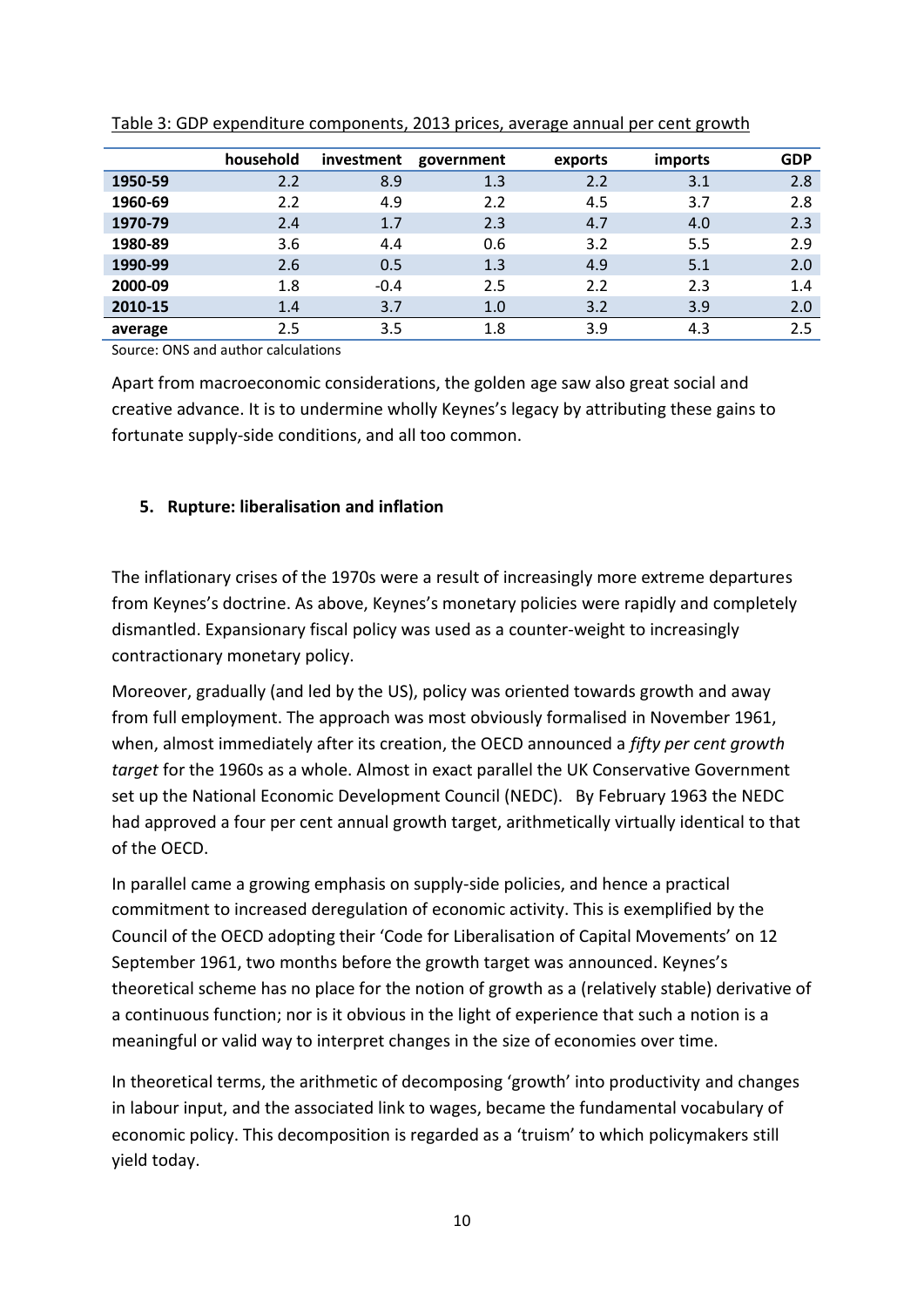The policies have been described as 'Keynesian plus', but this is a gross misrepresentation or distortion. They reflected the *undoing* not the intensification of Keynes's approach. Keynes was about demand and restraint; chasing growth was about supply and led to reckless expansion. Prosperity and (near) full employment had been attained without aiming at growth; since then, relentless growth has never attained full employment, and has instead done profound damage not only to social but also to environmental relations.

From the late 1960s, UK policymakers began to liberalise domestic banking. In particular in 1971 the Bank of England introduced the 'competition and credit control' regime, later denigrated as 'all competition and no control'. Lastly the conservative government under Edward Heath implemented extremely expansionary policies that led to the 'Barber boom' (named after Heath's Chancellor).

Along with Keynes, British Trade Unions have carried the blame for the inevitable inflationary consequences of these reckless expansionary actions. Maybe their approach was not ideal, but the extreme conditions were not of their making and their actions were symptom not cause. Nonetheless, regardless of reality, full financial globalization began.

#### **6. Dislocation: financial globalisation**

Again, my reading of the *General Theory* suggests that the most important feature of the past four decades has been a sustained increase in the long-term rate of interest. From 1979 Keynes's monetary policies were effectively operated in reverse. Capital controls were removed; Bank rate was increased with unprecedented aggression, and debt management policy restored the 'funding complex' through the 'overfunding' of long-term government debt (i.e. overall issuing more debt than was needed to support fiscal policy) and correspondingly reducing greatly the issue of Treasury bills.

Higher interest meant lower investment, lower employment and higher unemployment (Diagram 1: position B). Initially, as with the 'Volker shock' in the US, the impact on unemployment was brutal. But the consequences of dear money went way beyond this initial (and sustained) increase. On Diagram 1 (b), the effect of a dear rate of interest can be partly compensated by a rightwards shift in the MEC – so that optimism about investment yields (temporarily) triumphs over a monetary environment at odds with private activity.

For Keynes this variant was deeply dangerous and ultimately unsustainable – the intuition is very straightforward. There is a confusion that dear money restrains lending – the real problem is that it doesn't. Dear money reduces the probability of repayment: as it is far easier to earn a low rather than a high rate of interest. Dear money will restrain investment for some firms. But others will become excessively optimistic about the prospects for future income. They will be disappointed, borrowing at too high rates for projects that will not yield the expected incomes. But they will not immediately go bust; first they will engage in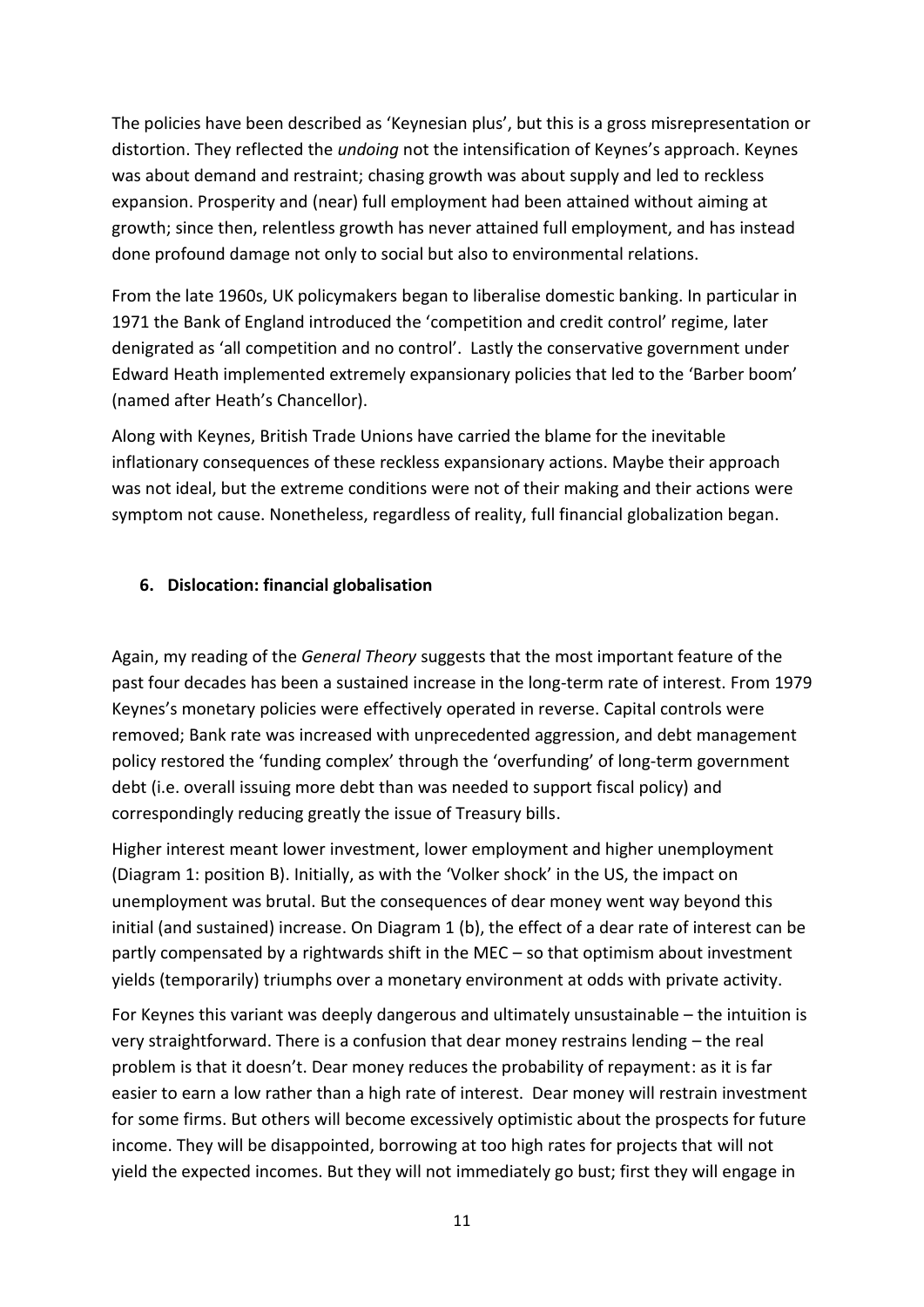distress borrowing. Such actions are obviously destined to fail. 'Debt inflation' – with aggregate liabilities increasingly out of line with incomes – reflects the outcome of these processes on a systemic basis. Unsustainable by definition, the situation must end in severe collapse.

Keynes's theory was centred on corporate investment, reflecting his understanding of the great depression. I regard corporate fragilities as the original cause of the processes that led to financial collapse in 2007, even though it is usually downplayed. This process of excess investment unfolded especially over the 1990s. The corporate expansion known as 'dot.com' or 'new economy', was accompanied by rapid debt and asset inflations. These excesses were ignored as financial markets and commentators (inevitably) endorsed the economic gains as permanent.

The process came to an end almost exactly coincidently with the turn of the millennium. This can be seen in capital investment data, but it is seen even more clearly in financial market data. For example the UK FTSE100 has never materially exceeded the 7000 peak it reached in December 1999.

After the collapse of dot.com, there were further purely speculative phases over the 2000s: residential and commercial property inflations, consumer credit and a vast expansion of complex (ish) financial instruments (not least those linked to default on corporate lending). Each of these were fostered and supported by continued extensions to the liberalisation of finance. All had in common borrowing on the basis of future expectations that could not be met. And it all ended in the financial crisis which strictly began in August 2007, and of which the housing expansion and Lehman Bros collapse were symptoms not cause.



Chart 4: Corporate liabilities, %  $GDP<sup>11</sup>$  Chart 5: Household liabilities, % GDP

 $11$  The different sources correspond to different vintages of ONS data restored by Thomas and Nolan (2016).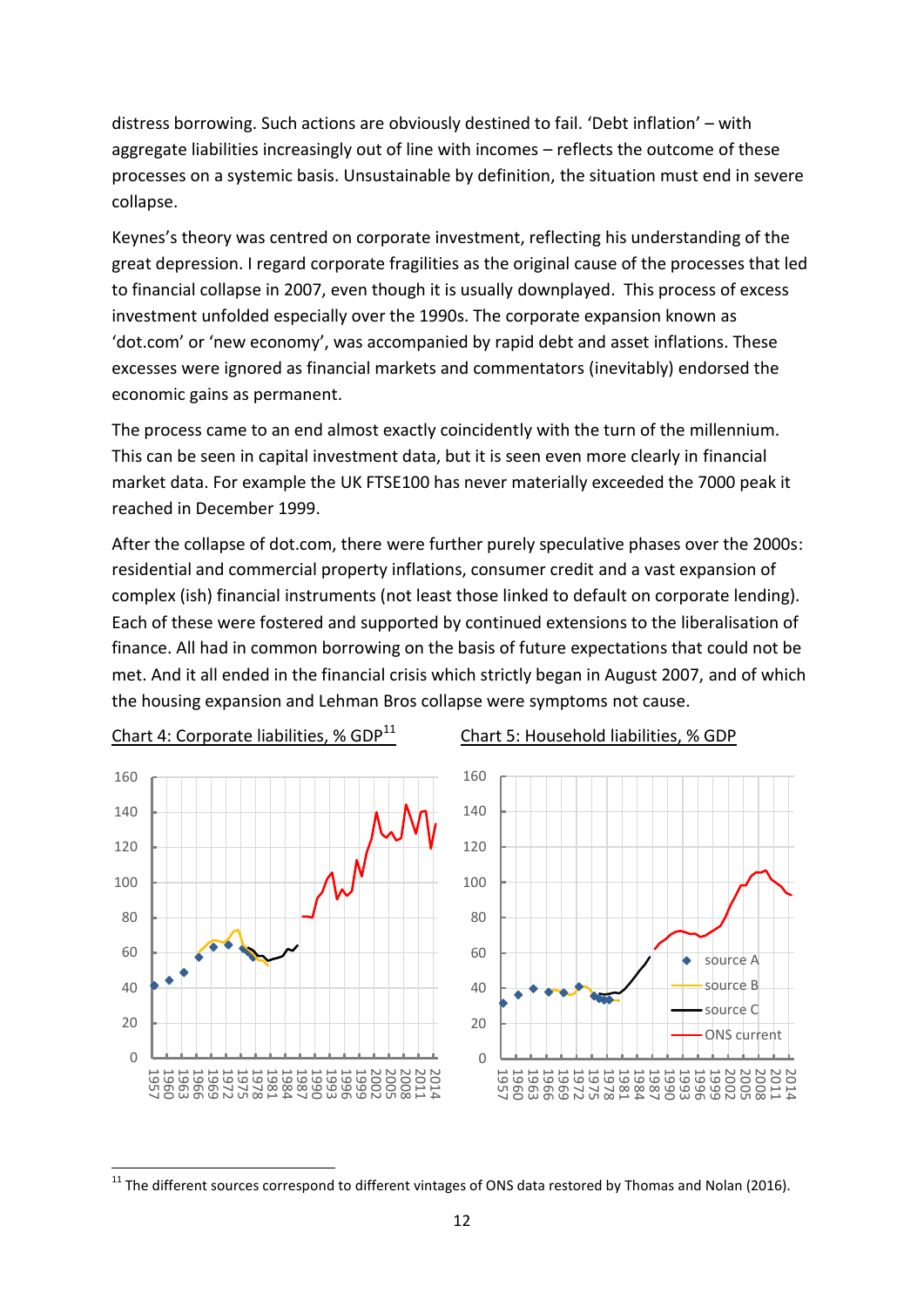These phases can be seen in indebtedness figures: firms' debt rising through to start of 00s (chart 4), and a little deleveraging; then households taking up the reins (chart 5). And finally, when the global economy collapsed, government and central banks were required to take up the slack. We arrive basically in the present.

# **7. Defiance: finance and the crises of financial globalization**

Keynes's theory also exposed the nature of fault lines between competing economic interests. In contrast to Marx, on the basis of the *General Theory*, Labour and Industry had common interests that were opposed by those of finance.

The 1920s were much more than the failure of a technically flawed financial architecture. The Versailles conference had ensured financial interests were dominant in the construction of the post-war economic arrangements. The central initiatives are wholly familiar today:

- reconstitution or setting up of central banks as independent of political authority, but with private/international financial interests heavily represented in governing structures;
- a restoration of the gold standard system and free movement of international capital;
- aiming of monetary and debt management policy at dear money; and
- tight restraints on government expenditure.

Just like the 1980s, dear money led to extreme instability and imbalance. While Britain endured a decade of stagnation, in Germany (and other central powers) and the United States, unparalleled excess gave way to catastrophic collapse. The Great Depression was the first international crisis of financial globalisation.

Keynes's diagnosis was swift in coming:

I am writing these concluding lines in the midst of the world-wide slump of 1930 … Thus I am lured on to the rash course of giving an opinion on contemporary events which are too near to be visible distinctly; namely, my view of the root causes of what has happened, which is as follows. The most striking change in the investment factors of the post-war world compared with the pre-war world is to be found in the high level of the market-rate of interest. (*CW* VI, p 377)

As discussed in section 2, the authorities, first in Britain and then in the United States, were swift to use this diagnosis as the foundation of an alternative system. Finance was brought to heel. In the US, the Pecora Commission brought leading figures from the financial sector to account in the full gaze of the public. Few could have been in any doubt that the interests of finance were at odds with those of society as a whole.

But this set back was only temporary. After the war, finance slowly but surely re-asserted itself. When it came, the second financial globalization conformed in great part to the first.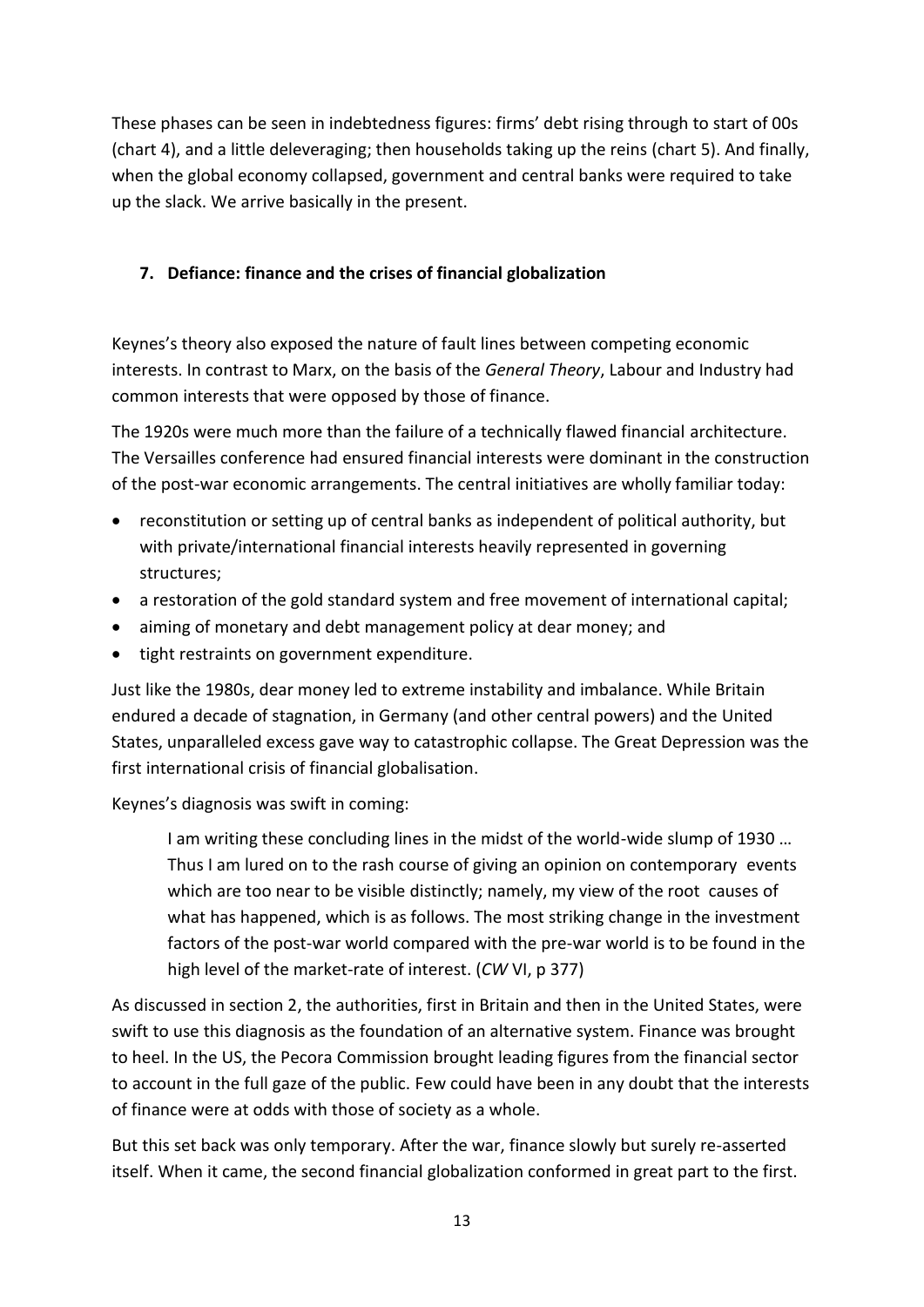Obviously the gold standard was dead and buried, but the system has been the same in practical effect. In particular, interest rates have reverted to the same level as the 1920s (uncannily so – Chart 2). It is unsurprising that undoing policies put in place as a result of the great depression and reverting to the arrangement that preceded the great depression has led to a crisis that has no precedent since the great depression. Events have gone full circle to the point when Keynes was about to take over, but no further. This time, Britain has not 'left the gold standard'.

The most striking and dispiriting feature of this, the current and ongoing phase, has been the resilience of financial authority and the timidity of political initiative.

In the 1930s there was a genuinely open debate, drawing on a wide range of opinion that was exemplified in Britain by the Macmillan Committee. And there was genuine action – in the UK by a predominantly conservative administration.

My sense is that this time, chastened by the experience of the 1930s, finance got its retaliation in first. Finance dictated its own rescue through the large-scale deployment of government and central bank resources. With crisis arrested – at least in the banking system –austerity policies were demanded. These policies have restrained and stymied political initiative ever since. There has been severe social damage, and in the UK the rhetoric around cuts (not least the fallacious household budget analogy) has greatly confused the democratic process.<sup>12</sup> In some countries the scale of austerity is still beyond belief.

The extent of fiscal restraint has, however, meant an ongoing requirement for monetary ease. There is a casual disregard – even denial – among policymakers about the extent to which the global system is now reliant on the creation of central bank reserves on a scale surely never before known in history.

To my mind it is highly unlikely that this status quo can endure indefinitely. Underlying fragilities have not gone away. Most obviously aggregate indebtedness remains as elevated as ever. In February 2015 McKinsey observed:

Seven years after the bursting of a global credit bubble resulted in the worst financial crisis since the Great Depression, debt continues to grow. In fact, rather than reducing indebtedness, or deleveraging, all major economies today have higher levels of borrowing relative to GDP than they did in 2007.<sup>13</sup>

In parallel quantitative easing has ensured that asset prices remain severely inflated, perhaps protecting vulnerable balance sheets across the corporate sector. But these actions have not prevented output stagnating and a continuous price disinflation, with many

 $\overline{\phantom{a}}$ 

<sup>12</sup> On 15 July 2016 the *Financial Times* reported Rupert Harrison – George Osborne's key economic adviser in the coalition parliament – admitting: "the rhetoric of the cuts was always worse than the reality in order to gain public support".

<sup>&</sup>lt;sup>13</sup> [http://www.mckinsey.com/insights/economic\\_studies/debt\\_and\\_not\\_much\\_deleveraging](http://www.mckinsey.com/insights/economic_studies/debt_and_not_much_deleveraging)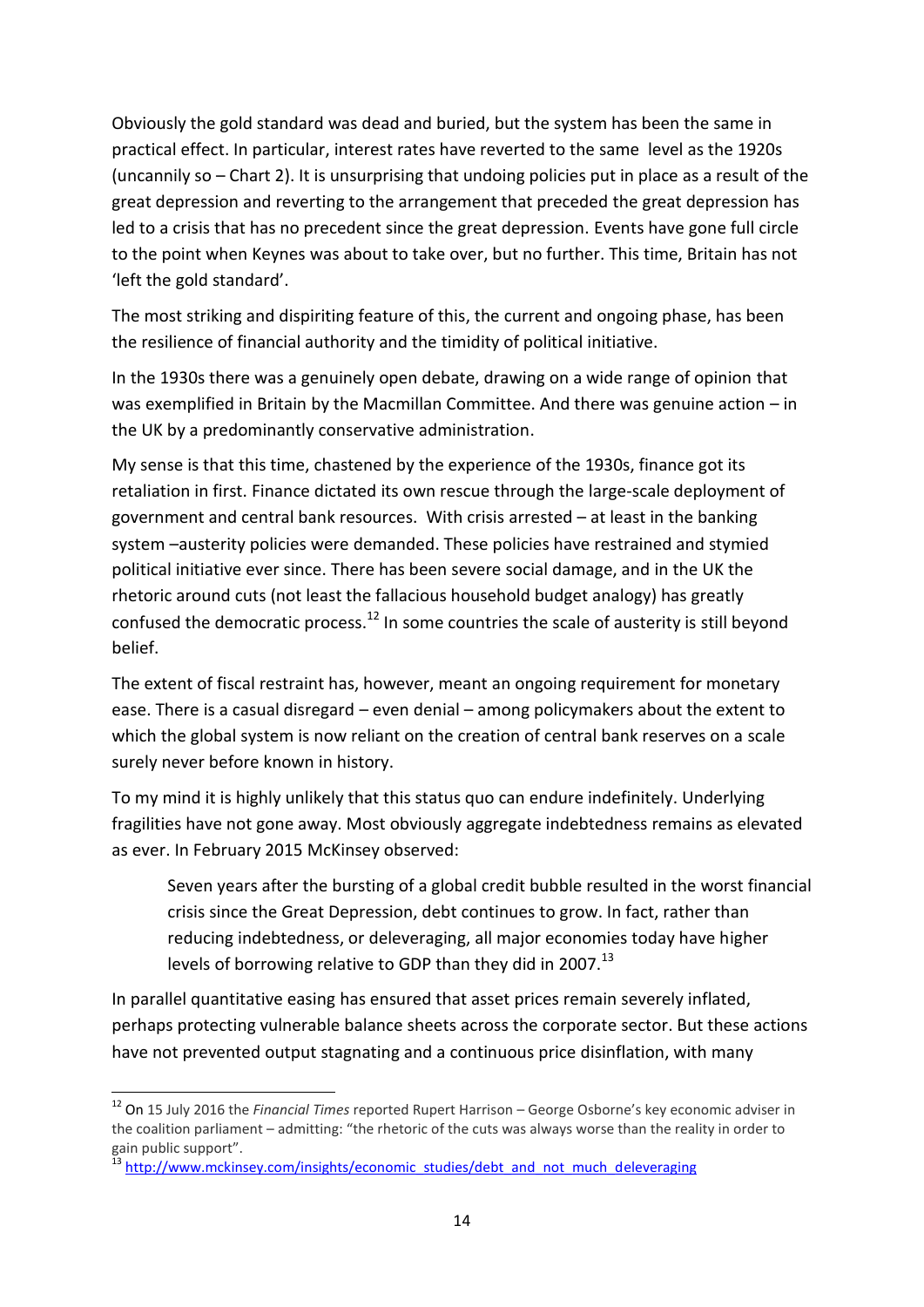countries flirting with outright deflation (at zero per cent in 2015, calendar year CPI inflation in the UK was last lower in 1933). And deflation is a reality in certain industries, e.g. steel and oil.

Some policymakers may be slowly backtracking from the most harmful initiatives. But there has been no recognition of the scale of the failure of post-2010 policy. Most obviously, as was obvious on a Keynes view, cutting spending growth has hit the economy harder than policymakers expected and so the public debt ratio has not been reduced.

The current situation may be extremely bleak, but Keynes still offers a means to its resolution. Diagram 2 shows the position in terms of the earlier theoretical framework, starting from point  $C$  – the excessive expansion.



#### Diagram 2: The post-crash environment

A significant increase in liquidity preference (probably since the collapse of the Black-Scholes advised Long-Term Capital Management in 1998) has been counteracted by repeated increases in the supply of money, most recently from central banks. But any reduction to the rate of interest has been more than offset by a collapse in the MEC, so that private investment has stagnated. Jobs growth has been supported only by an unprecedented decline in real wages. Policymakers await a supply-side revival that repeatedly never comes.

On my reading this ongoing failure is once more at root a failure of economic thinking, though with financial interests looming very large. The solution is to move forward as in the 1930s. There is no a priori reason that position A on Diagram 1 is any more implausible today than it was then and through the post-war age. If correct, this is a conclusion of the most immense implication for society and the economy.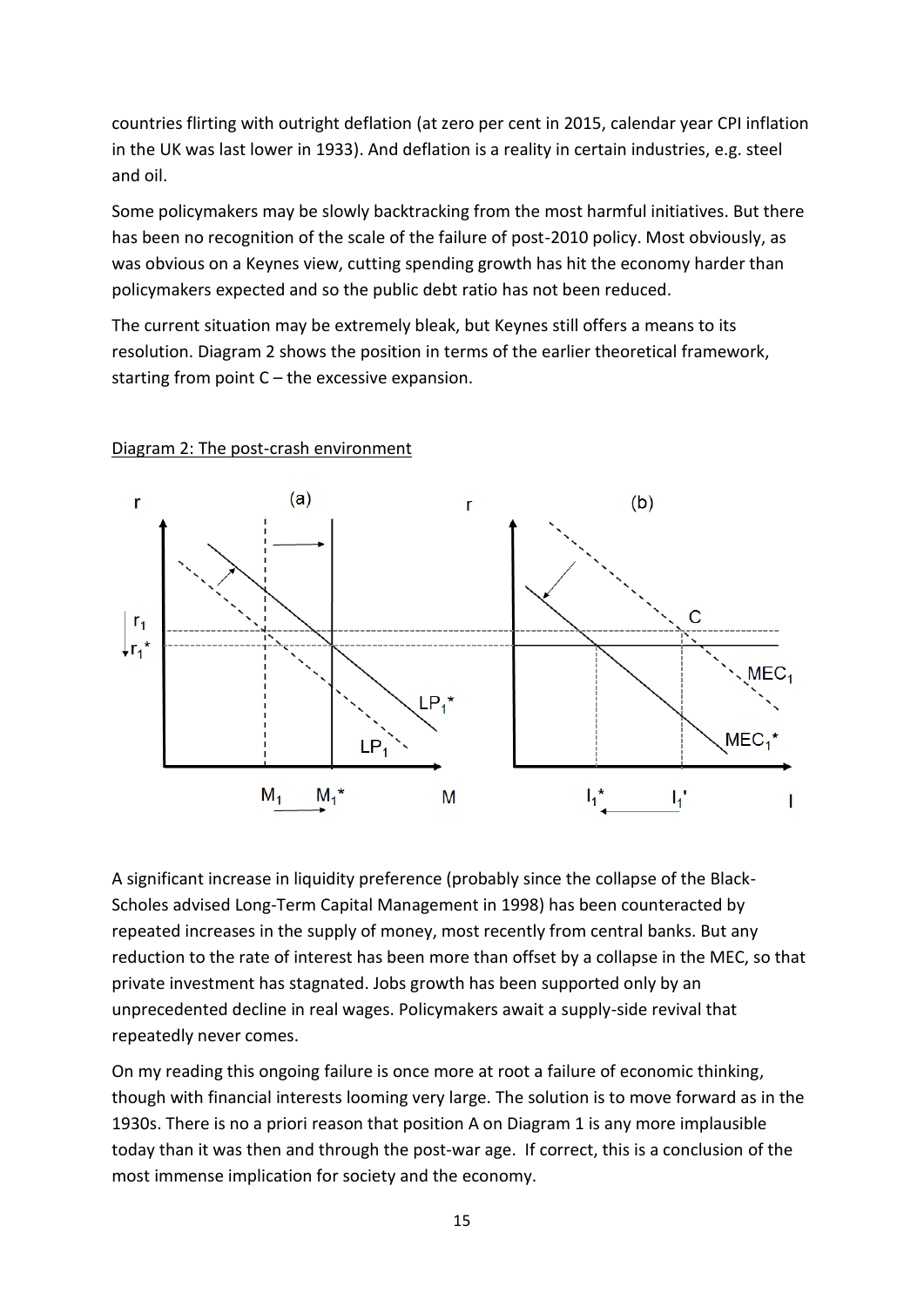#### **8. Concluding remarks**

At the end of the third chapter of the *General Theory*, Keynes wrote:

The completeness of the Ricardian victory is something of a curiosity and a mystery. It must have been due to a complex of suitabilities in the doctrine to the environment into which it was projected. That it reached conclusions quite different from what the ordinary uninstructed person would expect, added, I suppose, to its intellectual prestige. That its teaching, translated into practice, was austere and often unpalatable, lent it virtue. That it was adapted to carry a vast and consistent logical superstructure, gave it beauty. That it could explain much social injustice and apparent cruelty as an inevitable incident in the scheme of progress, and the attempt to change such things as likely on the whole to do more harm than good, commended it to authority. That it afforded a measure of justification to the free activities of the individual capitalist, attracted to it the support of the dominant social force behind authority.

But although the doctrine itself has remained unquestioned by orthodox economists up to a late date, its signal failure for purposes of scientific prediction has greatly impaired, in the course of time, the prestige of its practitioners. For professional economists, after Malthus, were apparently unmoved by the lack of correspondence between the results of their theory and the facts of observation; – a discrepancy which the ordinary man has not failed to observe, with the result of his growing unwillingness to accord to economists that measure of respect which he gives to other groups of scientists whose theoretical results are confirmed by observation when they are applied to the facts.

The celebrated *optimism* of traditional economic theory, which has led to economists being looked upon as Candides, who, having left this world for the cultivation of their gardens, teach that all is for the best in the best of all possible worlds provided we will let well alone, is also to be traced, I think, to their having neglected to take account of the drag on prosperity which can be exercised by an insufficiency of effective demand. For there would obviously be a natural tendency towards the optimum employment of resources in a Society which was functioning after the manner of the classical postulates. It may well be that the classical theory represents the way in which we should like our Economy to behave. But to assume that it actually does so is to assume our difficulties away.

Keynes, 1936, Chapter 3, Section III.

Nothing has changed. The economics profession has offered only a prescription of restraint for a diagnosis of 'living beyond means'. 'Macroprudential' regulation aims at monetary restraint (though sits uneasily with the scale of QE), and fiscal consolidation ensures fiscal restraint. Even those who dissent, do so only around the timing and extent of fiscal restraint. Steadily lower interest rates on government debt are regarded as a consequence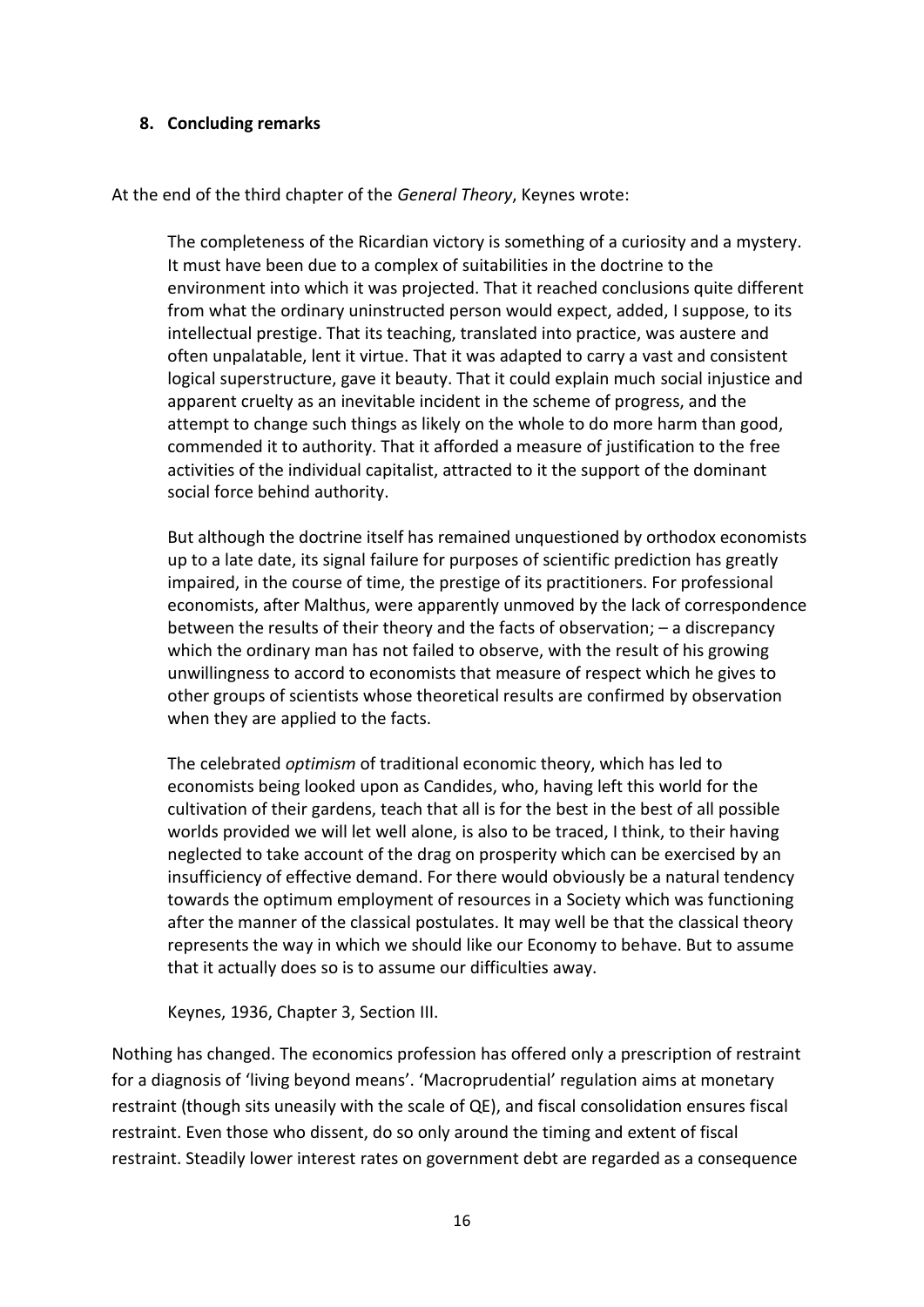of the progressively more dismal performance of the world economy, and an indicator of continued stagnation into the future (rather than reflecting overlapping considerations of risk, liquidity preference and money supply). Everything is understood on a supply view, largely outside the reach of macroeconomic policy. Most creativity is devoted to devising future threats (robotics, aging population) rather than resolving existing problems.

But there are small fractures. The IMF (2016) has published a bold critique of free capital flows and the small state. Elsewhere there is growing support for action on infrastructure spending, and there is even talk of industrial strategy. Policymakers are unanimous in deploring extreme inequalities of income and wealth, having only a few years ago insisted their necessity for growth. But insofar as there is any coherent logic, the critique is only of the market failure type.

Keynes was motivated by the failure of theory exposed by the great depression to devise an alternative theory that was fit for purpose and led to specific policy conclusions and actions. These were wholly the reverse of the mainstream approach. The economy had not been living beyond its means, only beyond the means of a dysfunctional financial system. A monetary economy could be made to operate in a genuinely optimal manner, rather than the phoney optimal manner of the Candides.

Finally, Keynes saw his theory as the barricade to the totalitarian response to the same events. This meant the most profound reordering of competing economic interests, which had begun before the war. The scale of these reforms to finance and the changed role of the state in Roosevelt's US, Blum's France and the UK/British Empire were unprecedented. But the world – led by the United States – emerged from the Second World War unwilling to go as far as Keynes had envisaged. The 'bastard golden age' was a compromise. Ultimately 'Keynesian' economics was servant to this compromise. Thomas Balogh (Oxford academic and adviser to the Harold Wilson) is one of the few who have spoken relatively frankly on this:

Now, no doubt, Keynes and his most intimate colleagues began by creating an openended system very different from the mechanical excellence of the old determinate 'science'. But its development and application would have implied an historical and sociological approach to the unique sequences of economic development. This the profession was fiercely unwilling to undertake.

Instead a new theoretical edifice was erected which could be reconnected to the neo-classical theory of harmony and just shares in the distribution of income …

The 'Keynesian' Revolution gained acceptance because ultimately it was, after its formalisation, deeply conservative in character. (Balogh, 1976, pp. 83–4)

Even in spite of the best efforts of more than one generation of post-Keynesian economists, Keynes's 'open-ended system' is lost to society. All that remains are various sets of simultaneous equations that owe nothing to the *General Theory* and offer only the trivial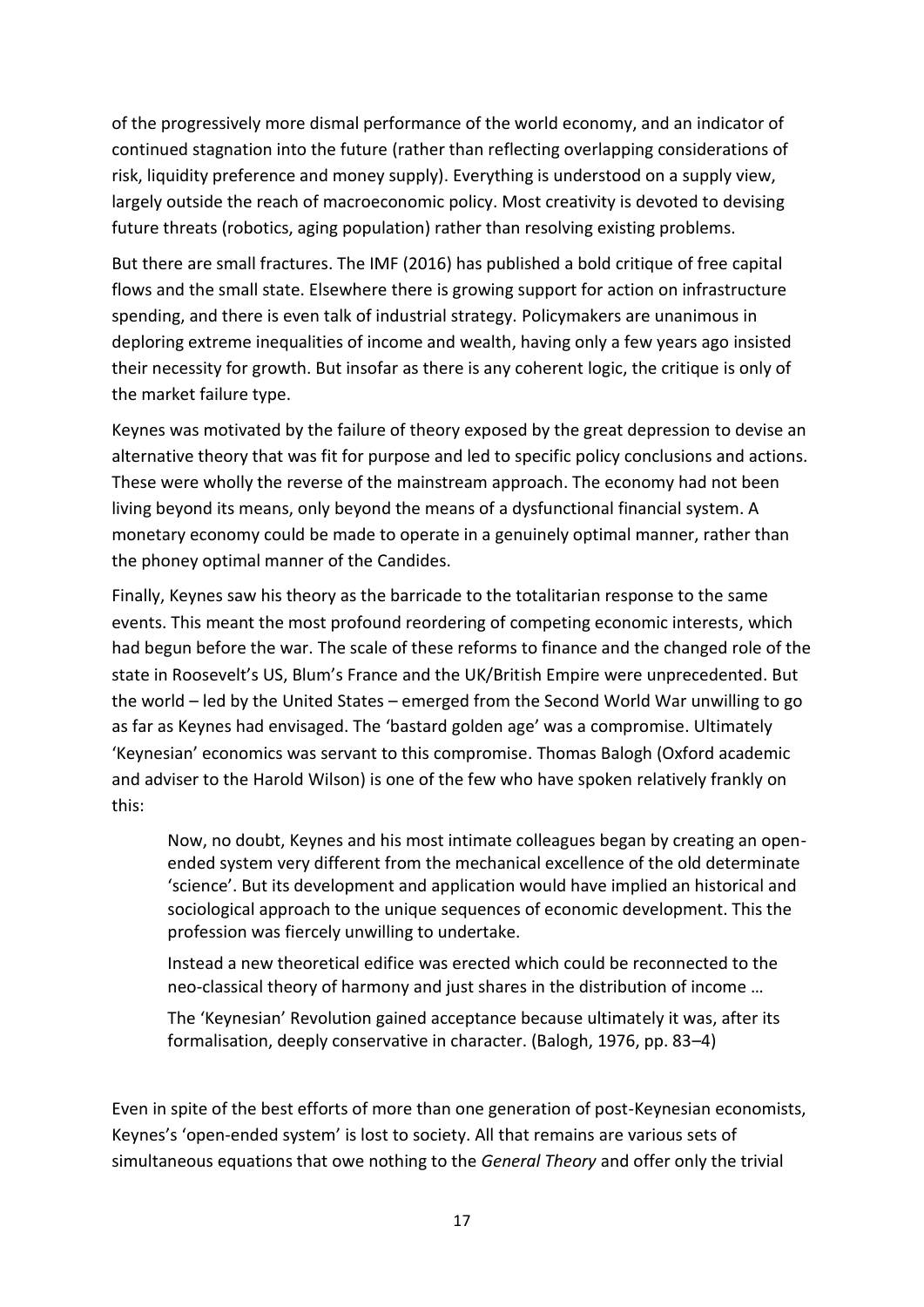idea that governments might spend when the private sector does not.<sup>14</sup> Really, the extent of the distortion of Keynes's life's work is beyond belief.

In spite of another catastrophic failure of theory revealed by the 2007-8 financial crisis, the economics profession resists meaningful reform. There is a refusal (including in the economics department of Cambridge University) to consider whether there has been a failure to understand what Keynes really said, let alone that it might be important.

In the meantime intensifying economic hardship has meant malign political forces have growing momentum. In the 1930s, Keynes's barricades were successfully erected in the US and UK and across much of the world outside Europe. This time there are no barricades, anywhere. Truly, it is as if Keynes never lived.

# **9. References**

Balogh, Thomas (1976), 'Keynes and the International Monetary Fund', in A. P. Thirlwall, Ed., *Keynes and International Monetary Relations*, London and Basingstoke: Macmillan.

Chick, Victoria (1983) *Macroeconomics After Keynes*, The MIT Press Cambridge, Massachusetts.

Chick, Victoria, Ann Pettifor and Geoff Tily (2010) 'The Economic Consequences of Mr Osborne', Prime economics.

Cmd. 3897 (1931) *Macmillan Committee Report on Industry and Finance*, London: His Majesty's Stationery Office.

Kahn, Richard (1972) *Selected Essays on Employment and Growth*, Cambridge University Press.

Keynes, J. M. (1971–1989) *The Collected Writings of John Maynard Keynes*, 30 Volumes, General editors Donald E. Moggridge and Elizabeth S. Johnson, London: Macmillan and New York: Cambridge University Press for the Royal Economic Society.

Ostry, Jonathan D., Prakash Loungani and Davide Furceri (2016) 'Neoliberalism oversold?', *Finance & Development*, International Monetary Fund, June 2016.

Thomas, Ryland and Louisa Nolan (2016) Historical estimates of financial accounts and balance sheets, Office for National Statistics.

Tily, Geoff (2010 [2006]) *Keynes Betrayed:* The General Theory*, 'Keynesian Economics' and the Rate of Interest*; Basingstoke: Palgrave Macmillan.

**<sup>.</sup>** <sup>14</sup> But even this is incorrectly described as 'deficit spending', and debates around financial mechanisms are seriously confused.